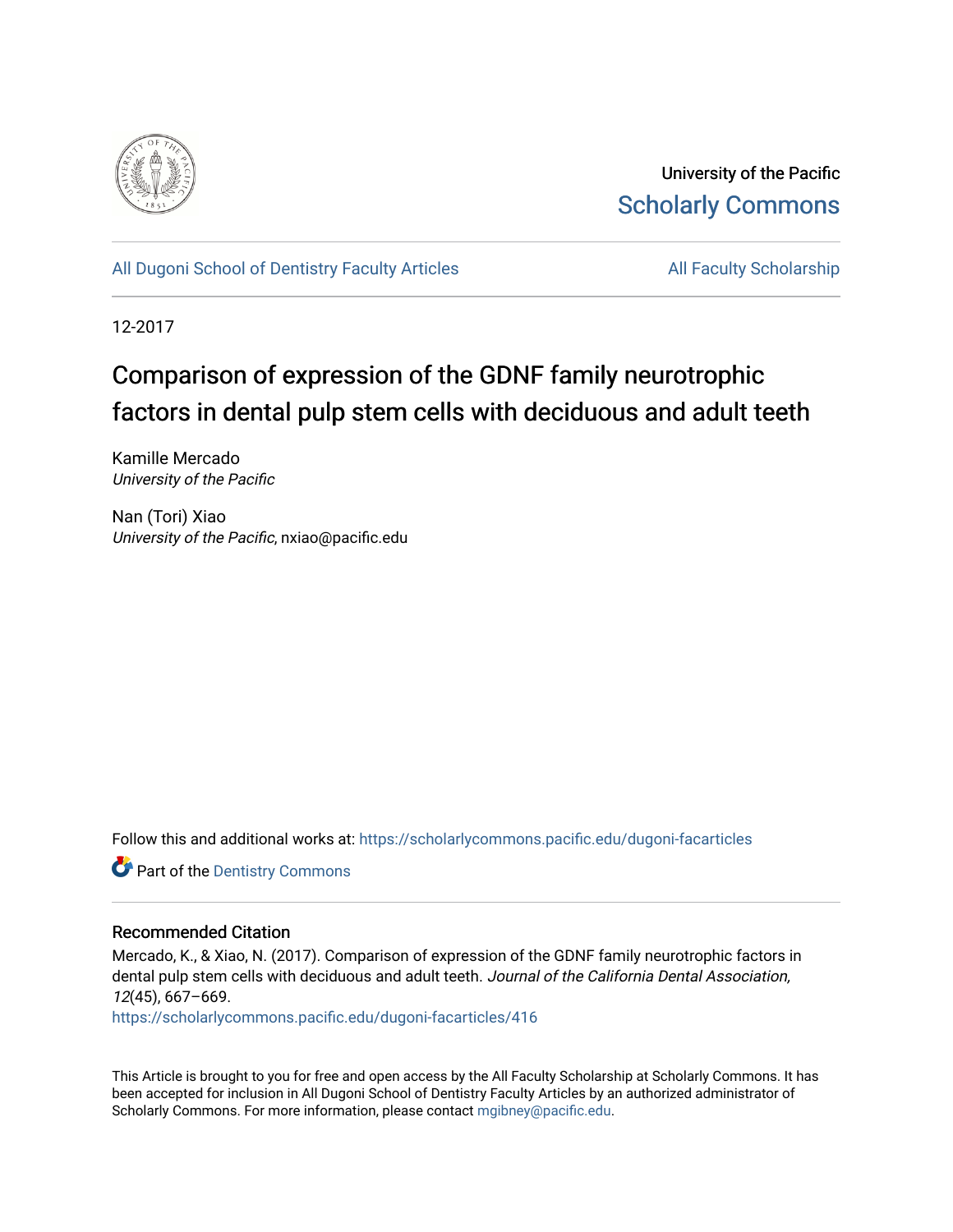

Comparison of Expression of the GDNF Family of Neurotrophic Factors in Dental Pulp Stem Cells Within Deciduous and Adult Teeth

Kamille Mercado, DDS, and Nan Xiao, M Ortho, PhD

ABSTRACT The glial cell line-derived neurotrophic factor (GDNF) family has a role in neuron growth within the peripheral and central nervous systems. This makes it a potential therapeutic agent for neurological conditions like Parkinson's disease and epilepsy. GDNF has also been implicated in murine odontogenesis. In permanent and deciduous human dental pulp stem cells, this study found that GDNF family members and receptors are expressed, indicating neurotrophic factors may play a role in dental pulp regeneration.

## AUTHORS

#### Kamille Mercado, DDS,

earned her bachelor of science in biology from the University of the Pacific in Stockton, Calif., and her Doctor of Dental Surgery in 2017 from the University of the Pacific, Arthur A. Dugoni School of Dentistry in San Francisco. Conflict of Interest Disclosure: None reported.

### Nan Xiao, M Ortho, PhD,

is an assistant professor in the department of biomedical sciences at the University of the Pacific, Arthur A. Dugoni School of Dentistry in San Francisco. Conflict of Interest Disclosure: None reported.

eurotrophic factors were<br>
growth factors that can<br>
promote the survival<br>
and regeneration of<br>
the neurons. There are<br>
three major groups of neurotrophic growth factors that can promote the survival and regeneration of the neurons. There are

factors: neurotrophins, including the nerve growth factor (NGF), brain derived neurotrophic factor (BDNF) and neurotrophins (NTs), the glial cell derived neurotrophic factors (GDNF) family and neuropoietic cytokines, such as ciliary neurotrophic factor (CNTF) and leukemia inhibitory factor  $(LIF).<sup>1-3</sup>$ GDNF is a member of the glial cell derived neurotrophic factor ligands (GFL), which are also considered members of the transforming growth factor-beta (TGF-beta) family.4 GDNF is the wellstudied member of the GFL family.

Besides GDNF, the GFL family also includes neurturin (NRTN), artemin (ARTN) and persephin (PSPN). GFLs bind to transmembrane receptors to activate the downstream signaling pathways. GDNF preferentially binds to the GDNF family receptor  $α1$  (GFR $α1$ ), NRTN preferentially binds GFRα2, ARTN binds GFRα3 and PSPN binds  $GFR\alpha4.45$  GDNF is the most well-studied member of the GFL family. GFRα1 mediates the activation of the RET receptor tyrosine kinase and functions through the PI3K/AKT, MEK/ ERK and SRC pathways.<sup>6,7</sup> The pathways have been shown to regulate neuron survival, growth, differentiation and migration.5 GDNF was indicated to improve neural regeneration in neurodegenerative diseases, such as Parkinson's.<sup>8-10</sup> It is also indicated to improve survival, proliferation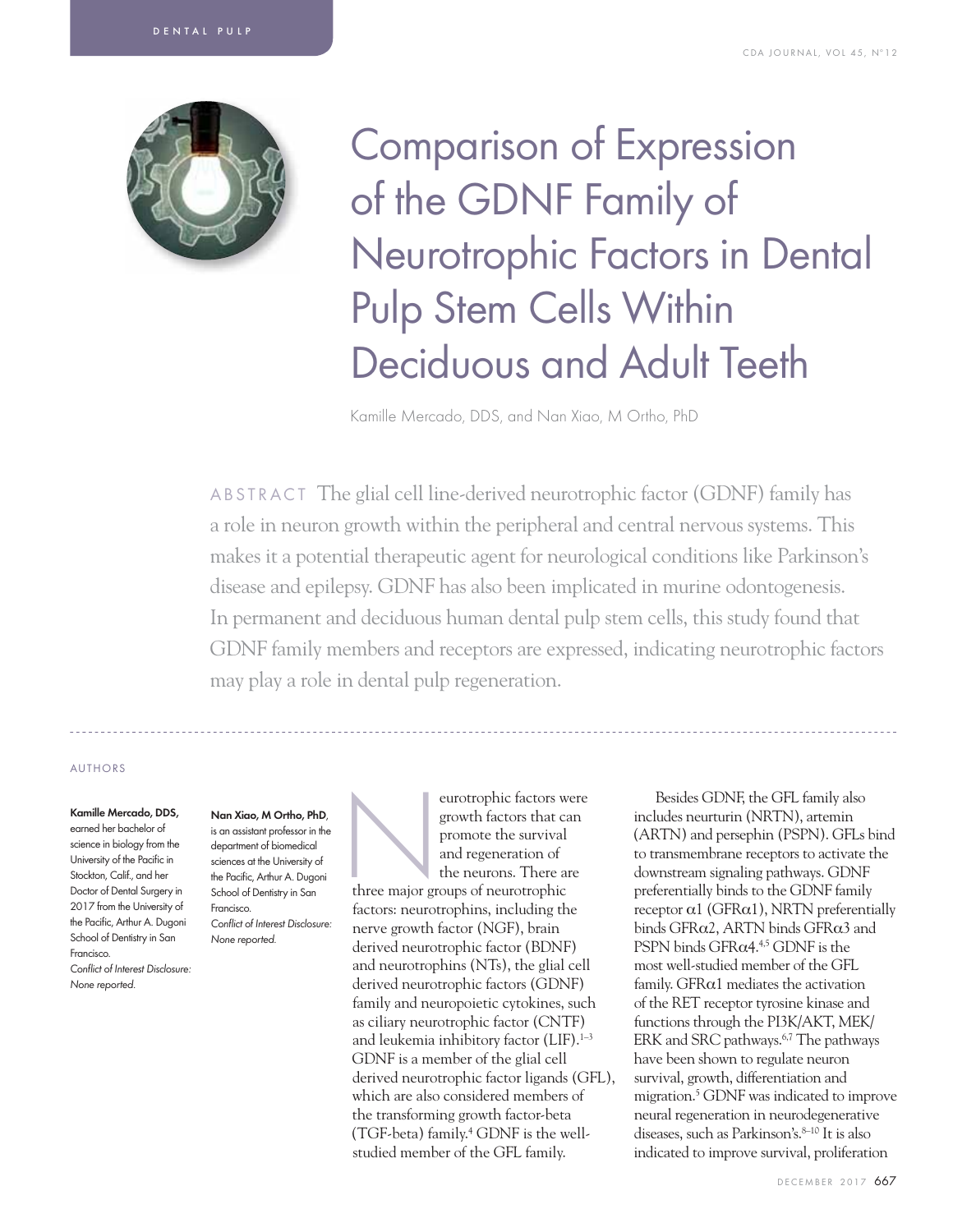TABLE

List of Primer Pairs for PCR

Gene 5' primer sequence 3' primer sequence

β-actin AGAGCTACGAGCTGCCTGAC AGCACTGTGTTGGCGTACAG Gdnf TAGCTGCCGTTCTACCGACT TCCCAATATGGCTTCCTCAG Nrtn TCCCATGTGATTATCGACCA CACATCCAGATGGACAGCAC Artn AACTGACTAGCAGCCCCAGA TGATGCCTCAGCCACTGTAG Pspn GTCTGAACAGGTGGCAAAGG GCAGTAGCGGAAGATGACCT Grfα1 GAGATGAGTTGCTTGGCACA GGCCACCAGTACTCGATCAT Grfα2 GCTGAAACTGGCCTTGTAGG AAACCTGGGAGGAGACAGGT Grfα3 CCACACCCTACCTTTGCTGT CTTCCTGCTGCTGTCCTTTC Grfα4 GAGCAGGTCAGAGACCATCC CACAGGTGGCTACAATGGTG Ret GATCTCACAGGGGATGCAGT CTGGCTCCTCTTCACGTAGG Etv4 TCATTGGGAAGGAAAAGTGG GAGATCTGGGGAGCTCAGTG Etv5 TTGTGCTTTCTGCACCAGAC TGACCAGGTTTCCAAAGGAC

## and migration of ureteric buds<sup>11-13</sup> and spermatogonial SCs.<sup>14</sup> One recent study by Xiao et al. indicated that GDNF is also important in mediated salivary gland regeneration following radiation damage.15 More recently, it was reported that wnt signaling activation enhanced the expression of neural crest markers in human deciduous dental pulp cells.16 The neurotrophin receptor p75 was also found expressed in human dental pulp stem cells (DPSCs) and may denote a neurogenic subpopulation.17 These works suggest that neurotrophic factors can serve as potential therapeutic candidates in adult tissue regeneration in tissues other than neurons.

NGF, BDNF, GDNF, neurotrophin 3(NT3) and neurotrophin 4/5(NT4/5) mRNA were detected in the inner dental epithelium and dental follicle cells in developing human and rodent teeth.<sup>18-21</sup> We hypothesized that neurotrophic factors are present in the human dental pulp stem cells and may promote dental pulp regeneration by regulating proliferation, migration and differentiation. In this study, we sought to compare the expression of the ligands of the GDNF family and their receptors in dental pulp stem cells found within deciduous (SHED) and adult (DPSC) teeth.

## Materials and Methods

We cultured human DPSC cells and human SHED cells that were provided by collaborators at the University of Pennsylvania, School of Dental Medicine and the University of the Pacific, Arthur A. Dugoni School of Dentistry. DPSCs were cultured as previously reported.<sup>22</sup> DPSCs were briefly cultured in Gibco Dulbecco's Modified Eagle medium (DMEM) (Thermo Fisher Scientific, Wilmington, Del.) supplemented with 10% FBS, antibiotics and ascorbic acids.

RNA was isolated from the stem cells using TRIzol Reagent (Life Technologies,

| Camarillo, Calif.). Samples were          |
|-------------------------------------------|
| homogenized in TRIzol. Chloroform         |
| was added to separate the RNA and         |
| isopropanol was used to precipitate the   |
| RNA. RNA quality was measured by          |
| 1000 spectrophotometer (NanoDrop,         |
| Thermo Fisher Scientific) in units of ng/ |
| uL. mRNA quality of SHED was 747.2        |
| ng/ul and that of DPSC was 462.7 ng/ul.   |
| cDNA was transcribed from the purified    |
| RNA via reverse transcription. Reverse    |
| transcription was performed using         |
| random hexamer primers as indicated by    |
| the manufacturer (Applied Biosystems,     |
| Fisher Scientific, Pittsburgh, Pa.).      |

The cDNA samples were amplified by polymerase chain reaction (PCR) using a T100 thermal cycler (Bio-Rad, Hercules, Calif.) for 45 minutes. Agarose gel electrophoresis was carried out and the wells were loaded with cDNA in each PCR reaction. Primer sequences for the GDNF family ligands Gdnf, Nrtn, Artn, Pspn; the receptors Gfrα1, Gfrα2, Gfrα3, Gfrα4; co-receptor RET; and the downstream target transcription factors Etv4, Etv5 are listed in the TABLE. β-actin was used as an internal control. Agarose gel electrophoresis was carried out (100 V constant, ~40 minutes). Visualization of the samples was then done under UV light. Experiments were repeated three times.

## **Results**

Using this semiquantitative analysis, the following genes were detected at respective base pair (bp) measurements for both DPSC and SHED tooth samples (FIGURE): actin at 150 bp, Gdnf at 250 bp, Nrtn at 200 bp, Artn at 175 bp, Pspn at 350 bp, Gfr $\alpha$ 1 at 175 bp, Gfr $\alpha$ 3 at 450 bp, Gfr $\alpha$ 4 at 150 bp and Etv5 at 175 bp. Gfrα2 was present at 175 bp and RET at 800 bp for the adult tooth sample, but not for the deciduous sample. Neither the SHED nor DPSC sample showed a band for Etv4.

## Discussion

The PCR results confirmed our hypothesis that GDNF family ligands and receptors are expressed in both adult and deciduous dental pulp stem cells. The four ligands of the GDNF family, Gdnf, Nrtn, Artn and Pspn, were expressed equally in both the deciduous and the adult teeth. Their receptors, Gfrα1 and Gfrα3, were also expressed equally in both samples. Receptors Gfrα2 and Gfrα4 and coreceptor RET seem to be more highly expressed in DPSC than in SHED. On the other hand, Etv5 is more highly expressed in SHED than in DPSC. This difference in expression could indicate a change in regulation of these